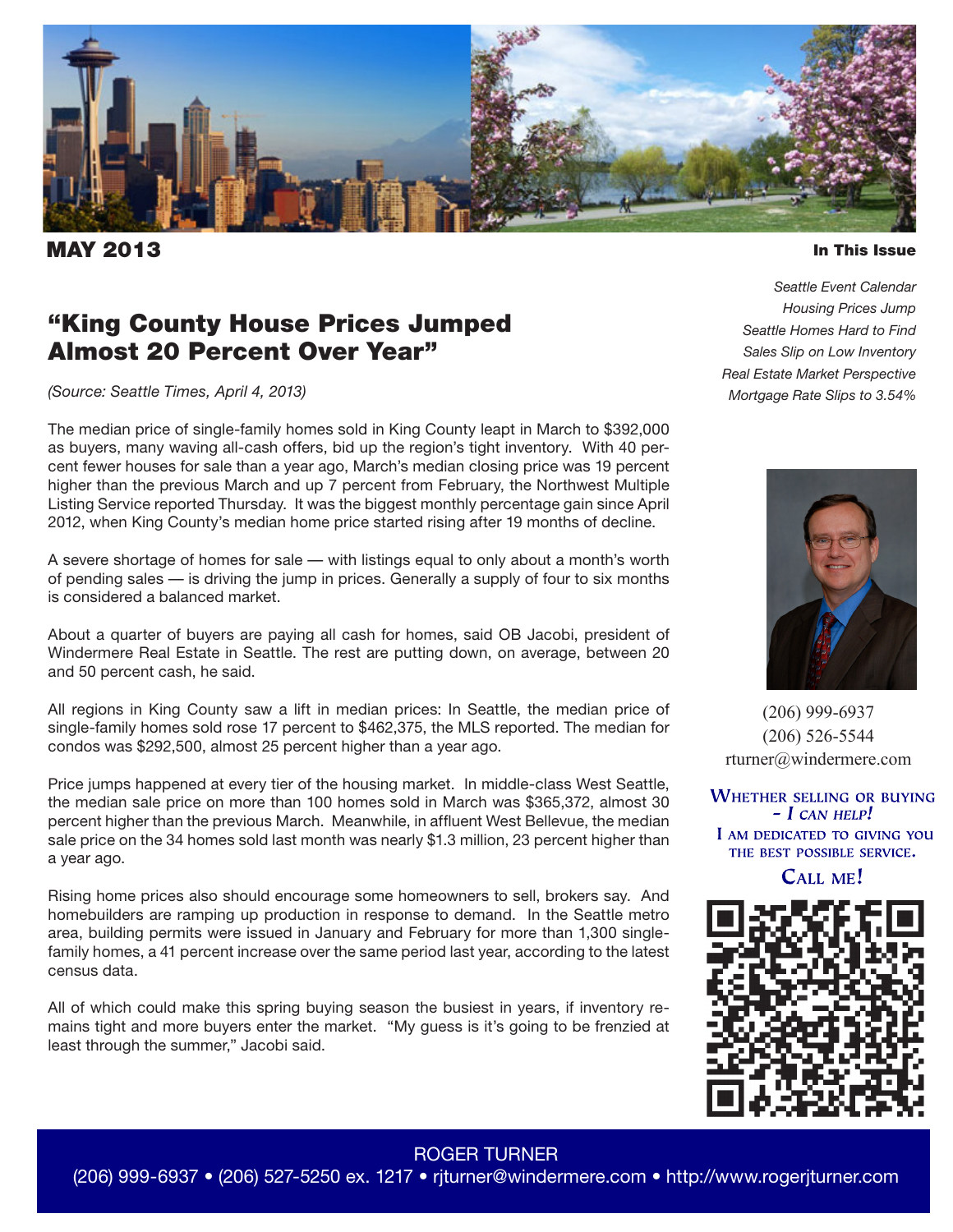## SEATTLE CALENDAR

## Seattle Science Festival June 6-16, 2013

The 2013 Seattle Science Festival, an 11-day celebration of the science and technology happening in our community, runs June 6-16, 2013. It features luminaries from the science world in opening and closing night events, a free Science EXPO Day featuring hands-on activities and special stage programs on Saturday, June 8 at Seattle Center, and a variety of Signature Programs at venues around the region throughout the Festival.

# Seattle Rock and Roll Marathon June 22, 2013

Marathon & Half Marathon Start Time: 7:00am Start Line: Seattle Center, 5th Ave @ **Broad** Finish Line: Seattle Center, Mercer St. @ 4th Ave Revamped course announced for 2013! Runners will experience iconic Seattle sights as they rock out to live bands every mile.

Rock 'n' Roll Seattle Marathon 1/2 Marathon features a the two-day Health & Fitness Expo prior to the race, where all participants must pick up their race packets. Free and open to the public, this expo features the latest in running technologies, fitness apparel, health and nutrition information and interactive displays.

## "Homes Even Harder to Find in Seattle Area in March"

(Source: Seattle PI, April 4, 2013)

Observers of the local real estate market had hoped March would come with increasing listings, helping ease the area's shortage of homes for sale. It didn't, although there was a sign the sales surge could be starting to abate, or at least that people are running out of homes to buy.

As usual for March, new listings did pick up. But not as much as sales. In fact, King County went from having a paltry 2.3 months worth of homes for sale at the current sales pace in February to 1.6 months of supply in March. In Seattle, inventory hit 1.5 months, down from 2 in February.

"I'm a little surprised that we didn't pick up more listings than we did," said Glenn Crellin, associate director of the Runstad Center for Real Estate Studies at the University of Washington. "I was really hoping that we'd start to see some balance coming into the listing side of the equation, and these numbers indicate that we're going to have a really challenging summer. ... These numbers are just amazingly low."

The tight supply has continued to help push up prices. The median price for a house that sold in March was \$392,000, up 18.8 percent from a year earlier and 7.4 percent from February. Seattle's median house price was \$462,375, up 16.5 percent from a year earlier and 10.1 percent from February.

## "March Existing-Home Sales Slip Due to Limited Inventory - Prices Maintain Uptrend"

*(Source: National Association of Realtors, April 22, 2013)*

Existing-home sales eased in March from inventory constraints, which continued to pressure home prices, according to the National Association of Realtors®.

Total existing-home sales, which are completed transactions that include single-family homes, townhomes, condominiums and coops, declined 0.6 percent to a seasonally adjusted annual rate of 4.92 million in March from a downwardly revised 4.95 million in February, but remain 10.3 percent higher than the 4.46 million-unit pace in March 2012.

Sales have been above year-ago levels for 21 consecutive months, while prices show 13 consecutive months of year-over-year price increases.

Lawrence Yun , NAR chief economist, said there is more demand than supply in the current market. "Buyer traffic is 25 percent above a year ago when we were already seeing notable gains in shopping activity," he said. "In the same timeframe housing inventories have trended much lower, which is continuing to pressure home prices."

Total housing inventory at the end of March increased 1.6 percent to 1.93 million existing homes available for sale, which represents a 4.7-month supply 2 at the current sales pace, up from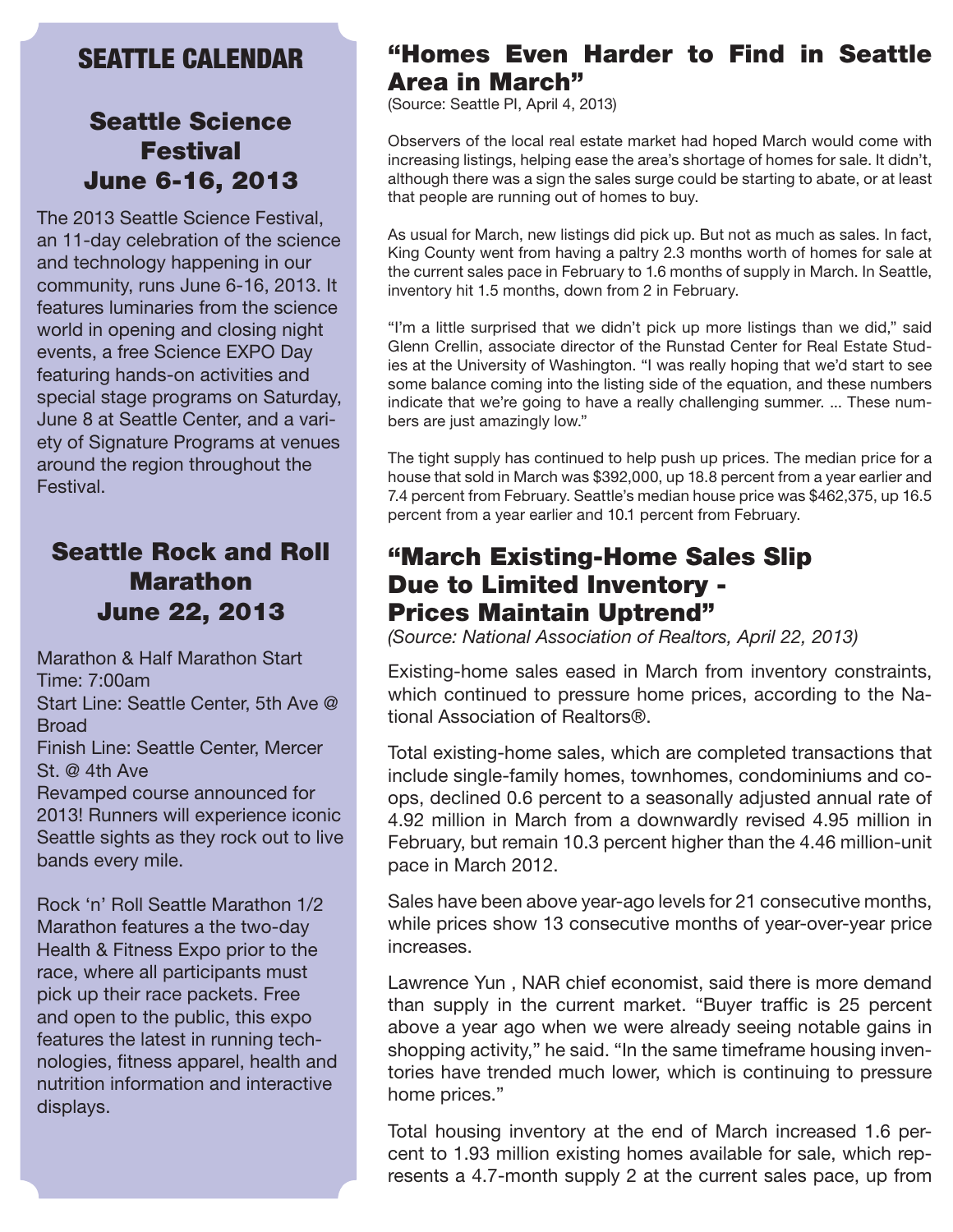4.6 months in February. Listed inventory remains 16.8 percent below a year ago when there was a 6.2-month supply.

"The inventory improvement last month results from a seasonal gain, but conditions continue to broadly favor sellers. We need a housing supply of over 6 months to have a generally balanced market between home buyers and sellers, but it's unlikely we'll get there without greater increases in housing construction," Yun said.

The median time on market for all homes was 62 days in March, down from 74 days in February and is 32 percent below 91 days in March 2012. Short sales were on the market for a median of 81 days, while foreclosures typically sold in 46 days and non-distressed homes took 66 days. Thirty-seven percent of all homes sold in March were on the market for less than a month.

### "Real Estate Market Perspectives"

*(Source: Windermere Blog, March 25, 2013)*

Rarely does a day go by that one of us doesn't get asked if this is a good time to buy or sell a home. Some people might think that our response is always an emphatic "YES!" because we work in real estate. But there really is no right or wrong answer. Everyone's situation is unique, so in some cases the answer might be yes, but for others it might make more sense to wait.

The good news is that we're finally coming out of the housing slump of the past five-plus years. Housing is a major driving factor of the U.S. economy, so regardless of whether or not you own a home, a stronger housing market is good for everyone. For some would-be home sellers, this positive momentum, combined with a rise in home prices and buyer activity, is enough to compel them to list their home. And right now the numbers appear to be on their side.

According to the Northwest Multiple Listing Service, there is currently a 1.2 months' supply of homes in Seattle. "Months' supply" basically means that if existing homes were to continue selling at the current rate, the inventory of homes would be sold by that many months. A "normal" market has about six months of supply; therefore lower numbers mean a shortage of inventory. If demand is greater than supply, this leads to a seller's market, like we've seen in Seattle.

So what does this mean for buyers and sellers? It means as long as inventory levels and interest rates are low, competition amongst buyers will remain high, and home prices should continue to steadily rise – albeit at a healthy rate, not like what we saw during the housing boom.

With these types of projections, one might wonder why there isn't a flood of homes coming on the market. The biggest concern we hear from many would-be sellers is that they're

## Mother's Day 5K Fun Run and Walk 5/12/2013 South Seattle

Relax and enjoy a healthy start to your Mother's Day with a 5K Fun Run/Walk! All are welcome to attend this free untimed event at Seward Park. Sign up today! The first 150 registrants will receive a free reusable biodegradable water bottle. The 4th Annual Mother's Day 5K Fun Run/Walk is sponsored by the University of Washington Center for Women's Lifetime Fitness and Sports Medicine.

Seward Park 5898 Lake Washington Boulevard Seattle WA

### **SEATTLE SPORTS SCHEDULE** \*\*\*\*\*\*\*\*\*\*\*\*\*\*\*\*\*\*\*\*\*\*\*\*\*\*\*\*\*\*\*\*\*\*\*\*\*\*\*\*\*\*\*\*\*\*\*

### **MARINERS MLB HOME GAMES**

http://seattle.mariners.mlb.com/

| 6/3  | 7:10PM  | V.S. WHITE SOX        |  |  |
|------|---------|-----------------------|--|--|
| 6/4  | 7:10PM  | V.S. WHITE SOX        |  |  |
| 6/5  | 12:40PM | V.S. WHITE SOX        |  |  |
| 6/6  | 7:10PM  | <b>V.S. YANKEES</b>   |  |  |
| 6/7  | 7:10PM  | <b>V.S. YANKEES</b>   |  |  |
| 6/8  | 1:10PM  | <b>V.S. YANKEES</b>   |  |  |
| 6/9  | 1:10PM  | <b>V.S. YANKEES</b>   |  |  |
| 6/10 | 7:10PM  | V.S. ASTROS           |  |  |
| 6/11 | 7:10PM  | V.S. ASTROS           |  |  |
| 6/12 | 7:10PM  | V.S. ASTROS           |  |  |
| 6/21 | 7:10PM  | V.S. ATHLETICS        |  |  |
| 6/22 | 7:10PM  | V.S. ATHLETICS        |  |  |
| 6/23 | 1:10PM  | <b>V.S. ATHLETICS</b> |  |  |
| 6/25 | 7:10PM  | V.S. PIRATES          |  |  |
| 6/26 | 12:40PM | V.S. PIRATES          |  |  |
| 6/28 | 7:10PM  | V.S. CUBS             |  |  |
| 6/29 | 4:15PM  | V.S. CUBS             |  |  |
| 6/30 | 1:10PM  | V.S. CUBS             |  |  |
|      |         |                       |  |  |

### \*\*\*\*\*\*\*\*\*\*\*\*\*\*\*\*\*\*\*\*\*\*\*\*\*\*\*\*\*\*\*\*\*\*\*\*\*\*\*\*\*\*\*\*\*\*\*\*

**SOUNDERS FC HOME GAMES**

| http://www.soundersfc.com/ |        |  |                   |  |
|----------------------------|--------|--|-------------------|--|
| 6/8                        | 1:00PM |  | V.S. WHITECAPS FC |  |
|                            |        |  |                   |  |

#### **SEATTLE STORM HOME GAMES** http://wnba.com/storm

| <b>IIIID.//WIIDd.CON/SIOHII</b> |        |                        |  |
|---------------------------------|--------|------------------------|--|
| 6/02                            | 6:00PM | V.S. PHOENIX           |  |
| 6/07                            | 7:00PM | V.S. TULSA             |  |
| 6/18                            | 7:00PM | <b>V.S. WASHINGTON</b> |  |
| 6/28                            | 7:00PM | V.S. NEW YORK          |  |